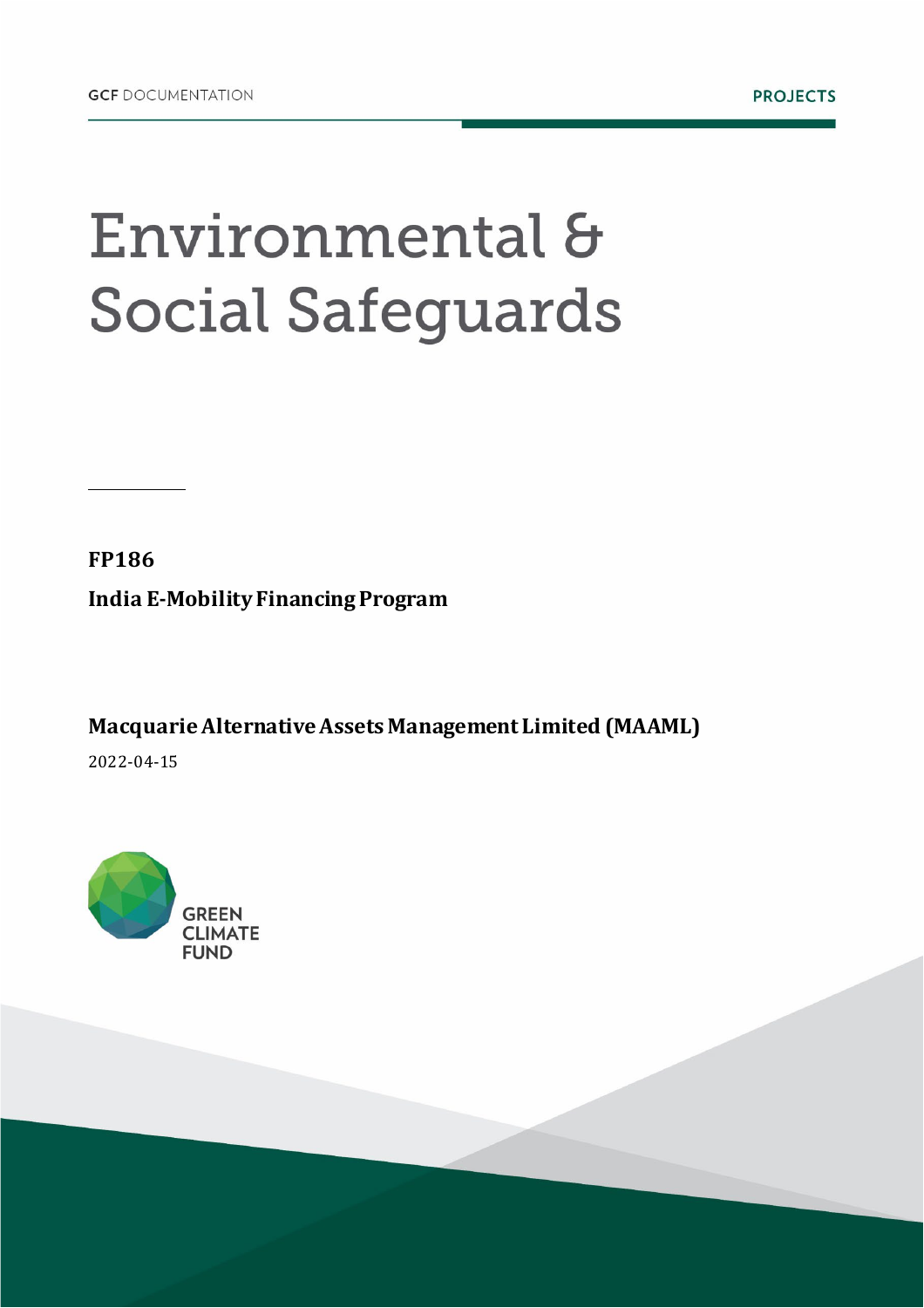## **Environmental and social safeguards report form pursuant to para. 17 of the IDP**

| <b>Basic project or programme information</b>                                                            |                                                                                                                                                                                                                                    |
|----------------------------------------------------------------------------------------------------------|------------------------------------------------------------------------------------------------------------------------------------------------------------------------------------------------------------------------------------|
| Project or programme title                                                                               | India E-Mobility Financing Program                                                                                                                                                                                                 |
| Existence of subproject(s) to<br>be identified after GCF Board<br>approval                               | Yes                                                                                                                                                                                                                                |
| Sector (public or private)                                                                               | Private                                                                                                                                                                                                                            |
| <b>Accredited entity</b>                                                                                 | Macquarie Alternative Assets Management Limited<br>(MAAML)                                                                                                                                                                         |
| <b>Environmental and social</b><br>safeguards (ESS) category                                             | Category I-2                                                                                                                                                                                                                       |
| <b>Location - specific</b><br>location(s) of project or<br>target country or location(s)<br>of programme | India                                                                                                                                                                                                                              |
| <b>Environmental and Social Impact Assessment (ESIA) (if applicable)</b>                                 |                                                                                                                                                                                                                                    |
| Date of disclosure on<br>accredited entity's website                                                     | N/A                                                                                                                                                                                                                                |
| Language(s) of disclosure                                                                                | N/A                                                                                                                                                                                                                                |
| <b>Explanation on language</b>                                                                           | N/A                                                                                                                                                                                                                                |
| Link to disclosure                                                                                       | N/A                                                                                                                                                                                                                                |
| Other link(s)                                                                                            | N/A                                                                                                                                                                                                                                |
| Remarks                                                                                                  | N/A                                                                                                                                                                                                                                |
| <b>Environmental and Social Management Plan (ESMP) (if applicable)</b>                                   |                                                                                                                                                                                                                                    |
| Date of disclosure on<br>accredited entity's website                                                     | N/A                                                                                                                                                                                                                                |
| $L$ anguage $(s)$ of disclosure                                                                          | N/A                                                                                                                                                                                                                                |
| <b>Explanation on language</b>                                                                           | N/A                                                                                                                                                                                                                                |
| Link to disclosure                                                                                       | N/A                                                                                                                                                                                                                                |
| Other link(s)                                                                                            | N/A                                                                                                                                                                                                                                |
| Remarks                                                                                                  | N/A                                                                                                                                                                                                                                |
| <b>Environmental and Social Management (ESMS) (if applicable)</b>                                        |                                                                                                                                                                                                                                    |
| Date of disclosure on<br>accredited entity's website                                                     | Friday, April 15, 2022                                                                                                                                                                                                             |
| Language(s) of disclosure                                                                                | English and Hindi                                                                                                                                                                                                                  |
| <b>Explanation on language</b>                                                                           | Hindi is the most spoken language in India and is<br>understood by the stakeholders concerned.                                                                                                                                     |
| Link to disclosure                                                                                       | English:<br>https://www.mirafunds.com/assets/mira/esms/ESMS-india-<br>e-mobility-financing-program-MAAML-eng.pdf<br>Hindi:<br>https://www.mirafunds.com/assets/mira/esms/ESMS-india-<br>e-mobility-financing-program-MAAML-hin.pdf |
| Other link(s)                                                                                            | N/A                                                                                                                                                                                                                                |
| Remarks                                                                                                  | An ESMS consistent with the requirements of a Category I-<br>2 programme is contained in the Environmental and Social<br>Management System document.                                                                               |